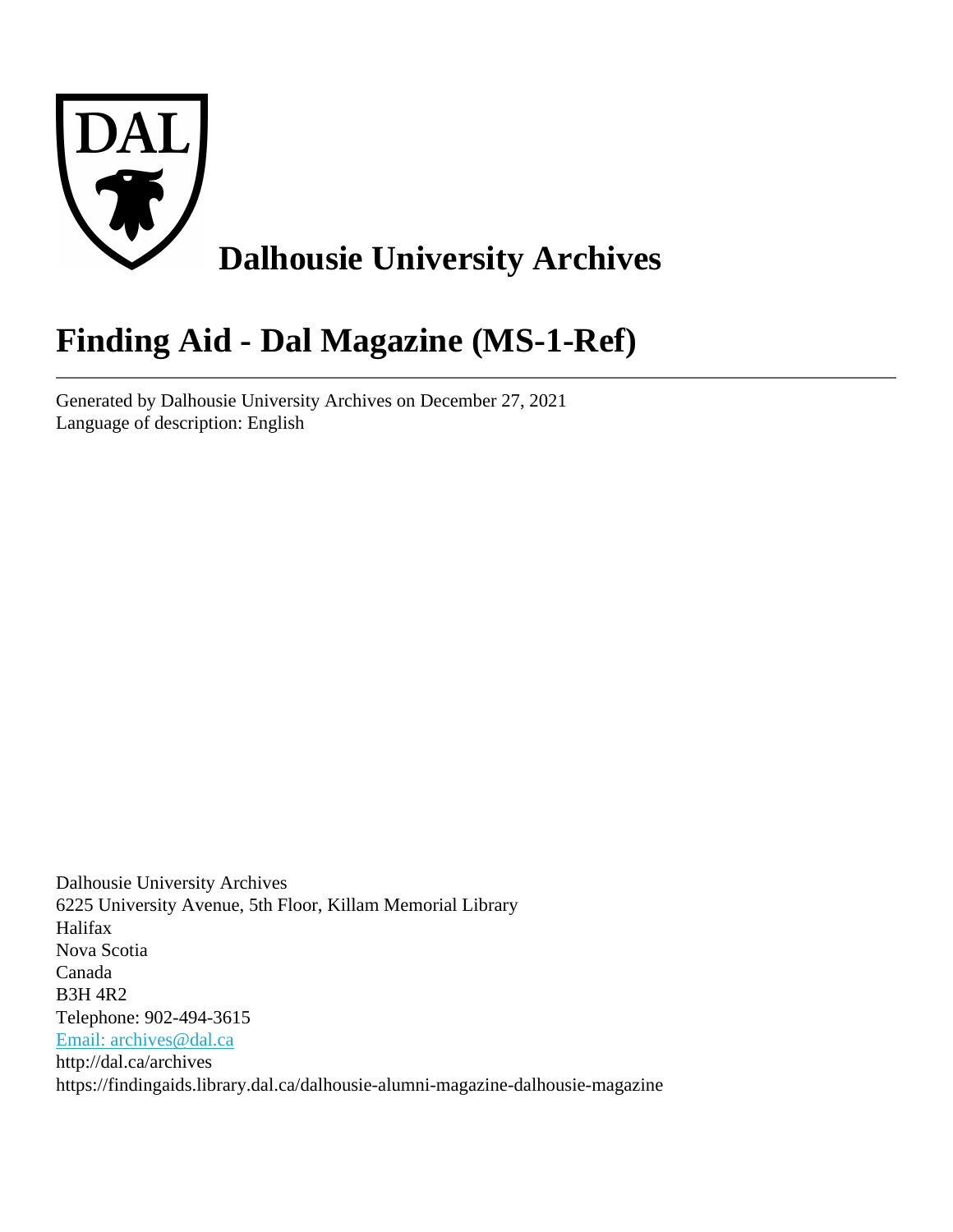# **Table of contents**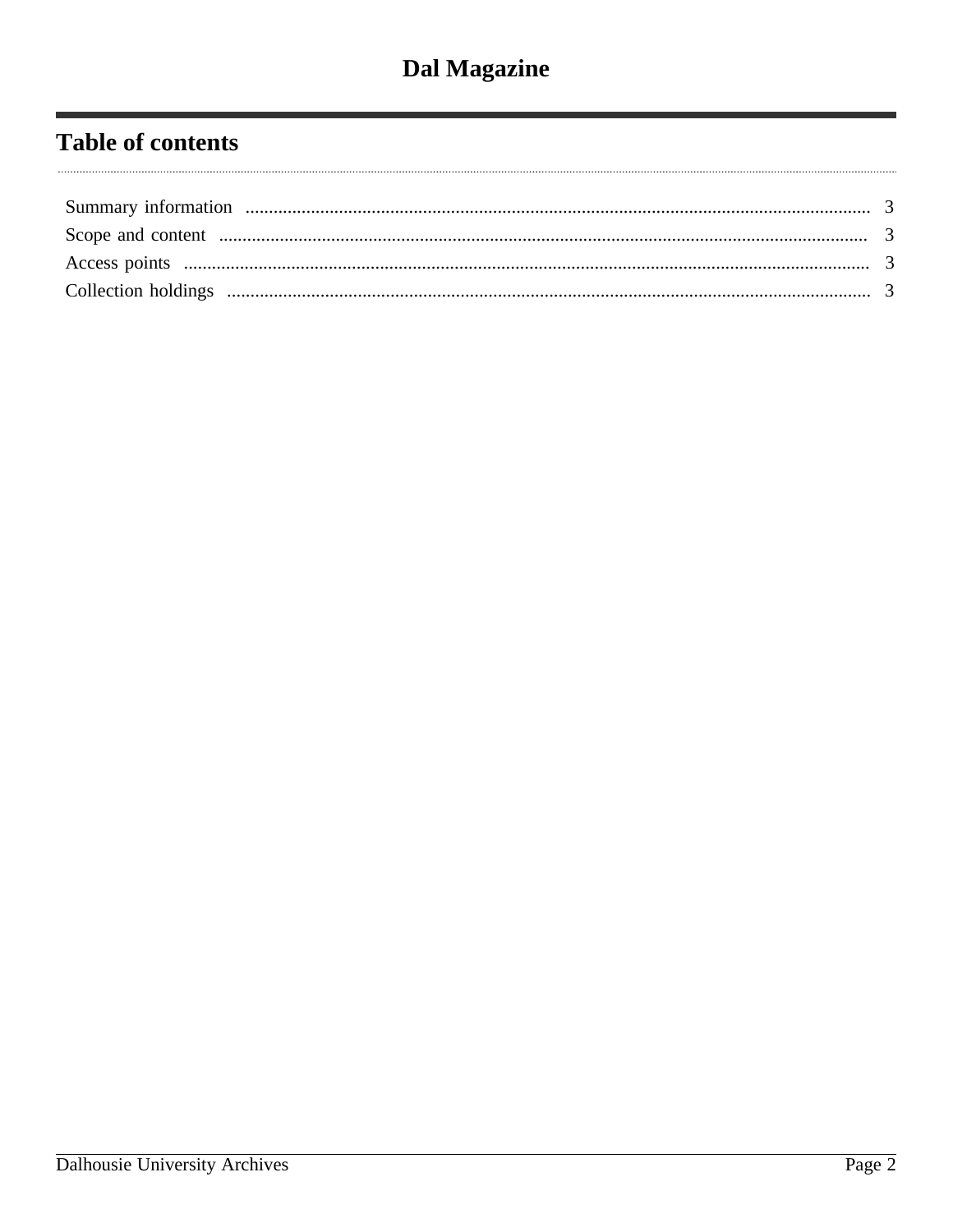# <span id="page-2-0"></span>**Summary information**

| <b>Repository:</b>           | Dalhousie University Archives  |
|------------------------------|--------------------------------|
| Title:                       | Dal Magazine                   |
| <b>Reference code:</b>       | MS-1-Ref                       |
| Date:                        | 1984 - 2019 (date of creation) |
| <b>Physical description:</b> | ca. 75 cm of textual records   |

# <span id="page-2-1"></span>**Scope and content**

Series contains an incomplete run of Dal Magazine, formerly titled Dalhousie Magazine and Dalhousie Alumni Magazine. There are no issues for 2014.

# **Notes**

**Title notes**

**Other notes**

• **Publication status**: Published

# <span id="page-2-2"></span>**Access points**

- Textual record (documentary form)
- Periodicals (documentary form)
- Alumni and alumnae (subject)

# <span id="page-2-3"></span>**Collection holdings**

# **File: MS-1-Ref, Box 22, Folder 4 - Dalhousie alumni magazine, volume 1, numbers 1-3**

Title: Dalhousie alumni magazine, volume 1, numbers 1-3

Reference code: MS-1-Ref, Box 22, Folder 4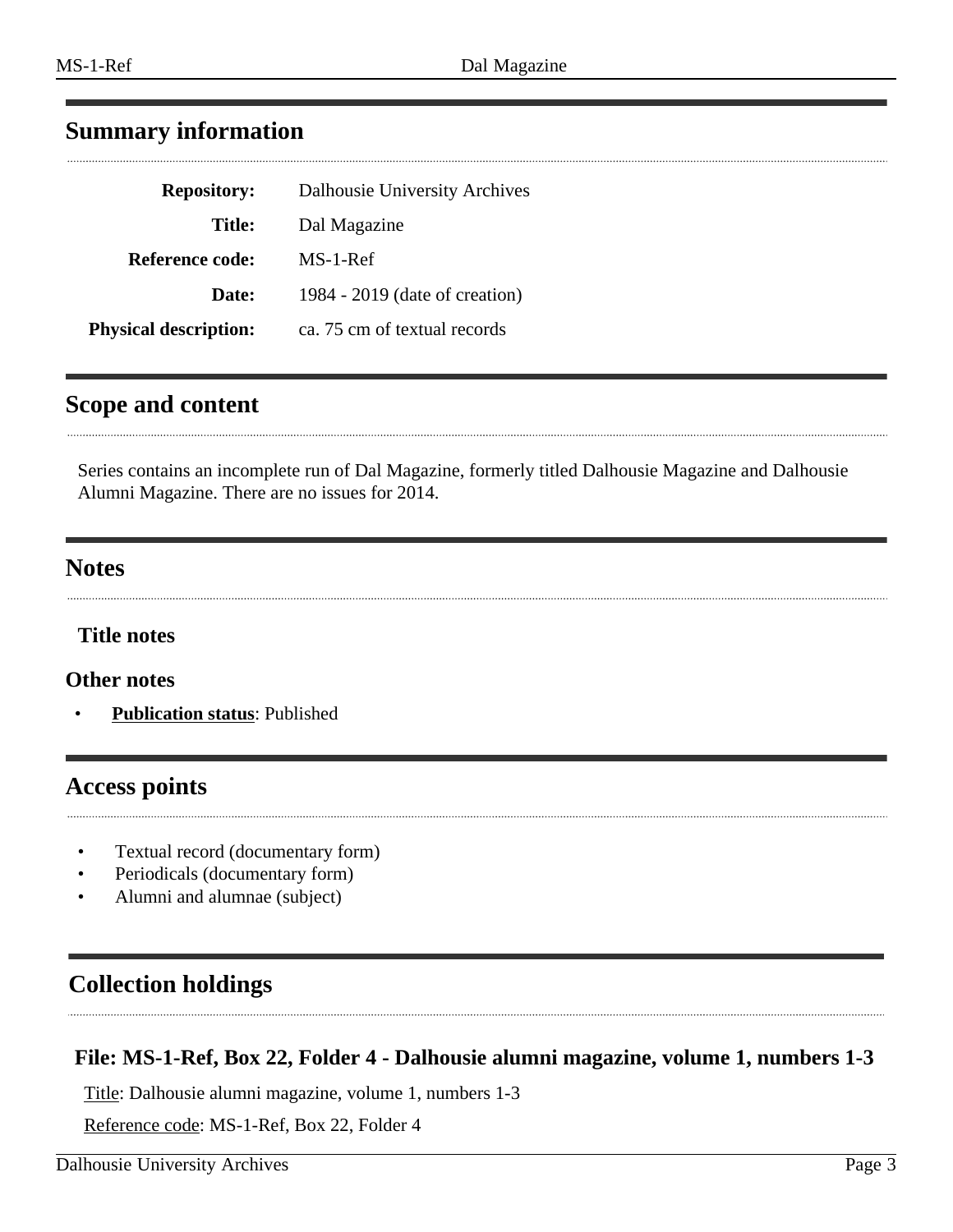Date: 1984-1985 (date of creation)

Scope and content:

File contains the Dalhousie Alumni Magazine, Volume 1, Numbers 1, 2, and 3.

Physical description: .5 cm of textual records

Publication status:

Published

Access points:

- Textual record (documentary form)
- Alumni and alumnae (subject)
- Publishers and publishing (subject)
- Halifax (N.S.) (place)

# **Item: MS-1-Ref, Box 22, Folder 4, Item 1 - Dalhousie alumni magazine, volume 1, number 1**

Title: Dalhousie alumni magazine, volume 1, number 1

Reference code: MS-1-Ref, Box 22, Folder 4, Item 1

Date: 1984 (date of creation)

Physical description: 48 pages of textual records

Publication status:

Published

Access points:

- Textual record (documentary form)
- Periodicals (documentary form)
- Alumni and alumnae (subject)
- Halifax (N.S.) (place)

# **Item: MS-1-Ref, Box 22, Folder 4, Item 2 - Dalhousie alumni magazine : women at Dal, a special issue, volume 1, number 2**

Title: Dalhousie alumni magazine : women at Dal, a special issue, volume 1, number 2

Reference code: MS-1-Ref, Box 22, Folder 4, Item 2

Date: 1985 (date of creation)

Physical description: 23 pages of textual records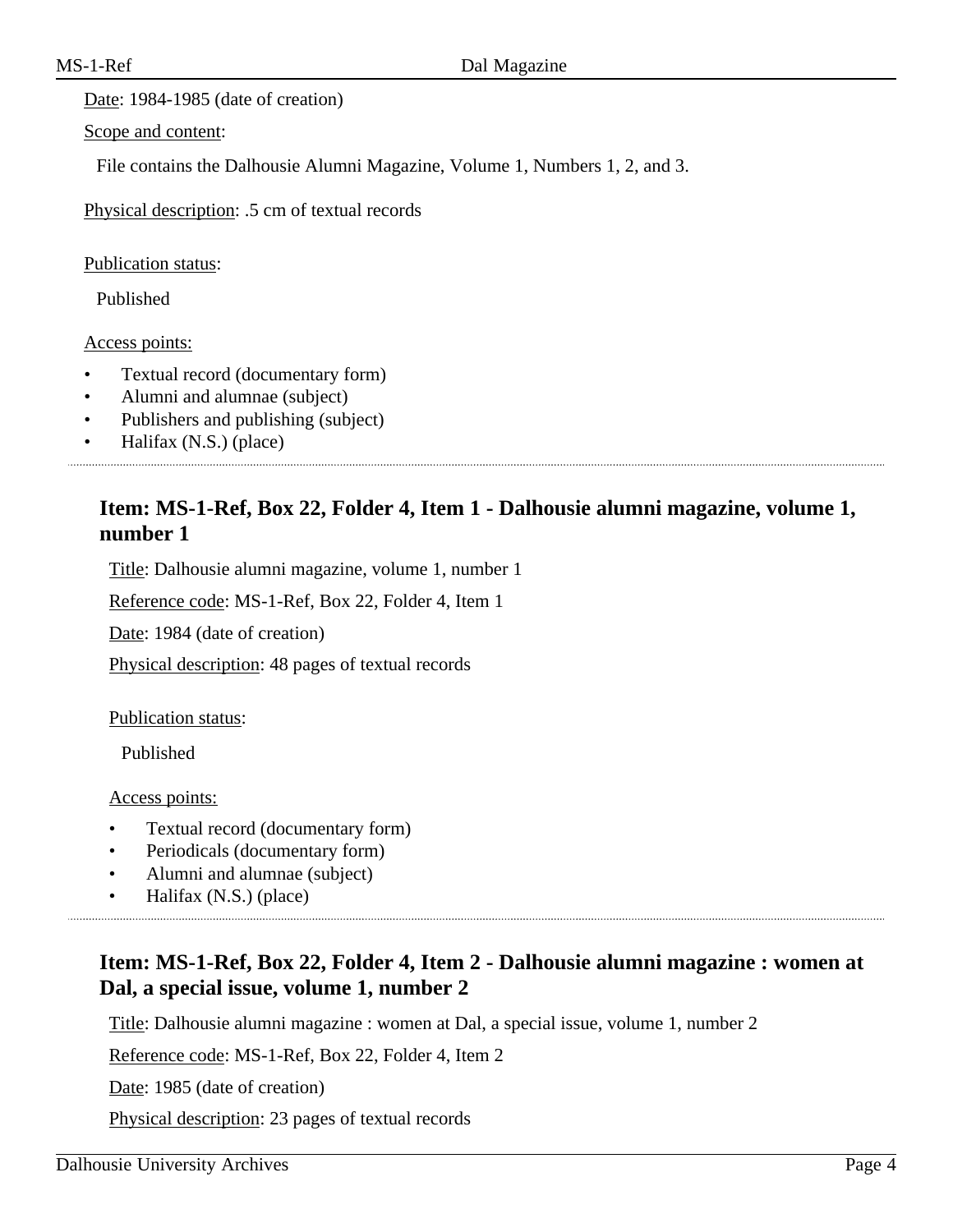#### Publication status:

Published

#### Access points:

- Newcombe, Margaret Florence (subject)
- Textual record (documentary form)
- Periodicals (documentary form)
- Alumni and alumnae (subject)
- Women--History (subject)
- Halifax (N.S.) (place)

## **Item: MS-1-Ref, Box 22, Folder 4, Item 3 - Dalhousie alumni magazine, volume 1, number 3**

Title: Dalhousie alumni magazine, volume 1, number 3

Reference code: MS-1-Ref, Box 22, Folder 4, Item 3

Date: 1985 (date of creation)

Physical description: 22 pages of textual records

Publication status:

Published

#### Access points:

- Textual record (documentary form)
- Periodicals (documentary form)
- Alumni and alumnae (subject)
- Halifax (N.S.) (place)

# **File: MS-1-Ref, Box 22, Folder 5 - Dalhousie alumni magazine, volume 2, number 3**

Title: Dalhousie alumni magazine, volume 2, number 3

Reference code: MS-1-Ref, Box 22, Folder 5

Date: 1985-1986 (date of creation)

#### Publication status:

Published

#### Access points:

• Textual record (documentary form)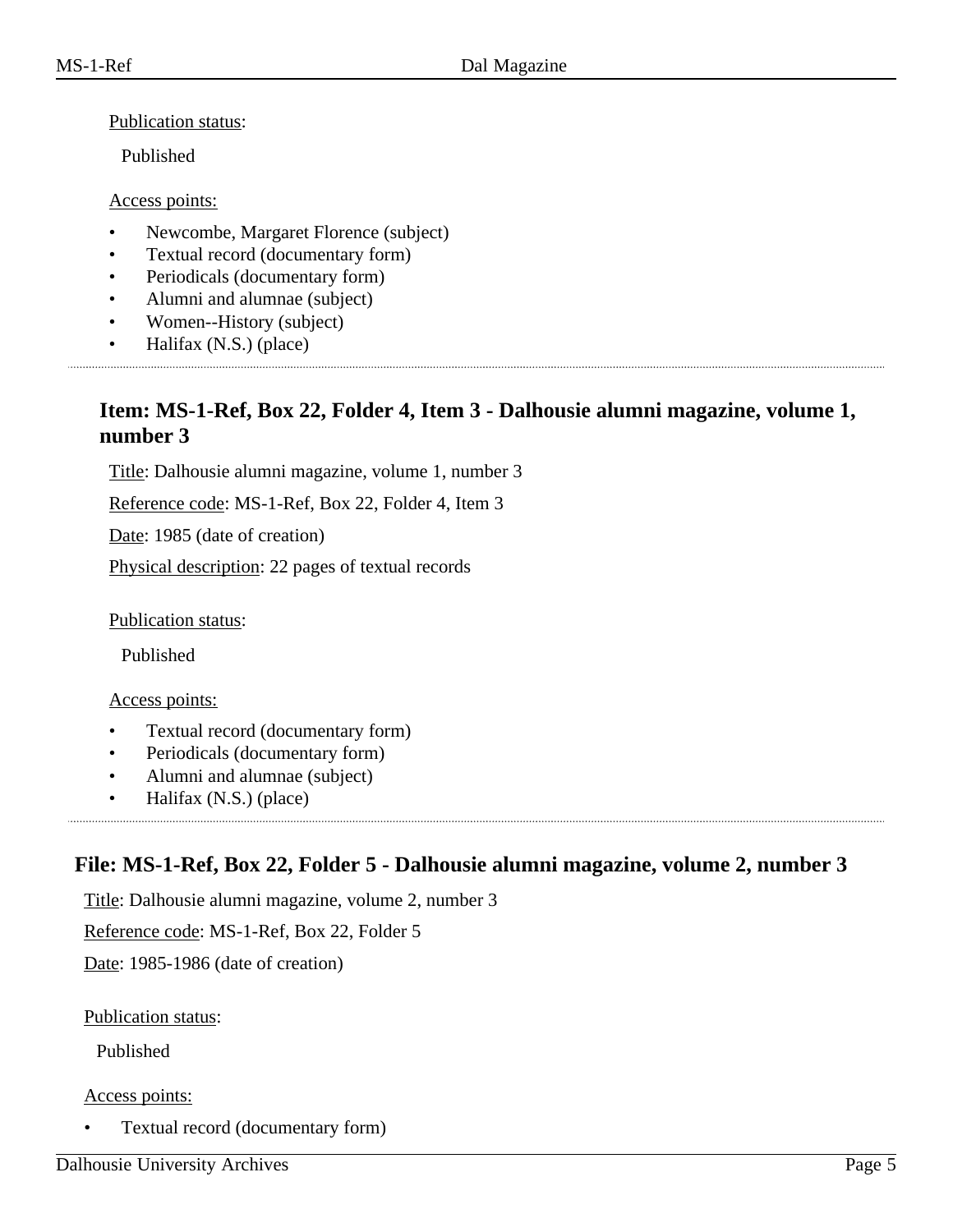• Alumni and alumnae (subject)

# **File: MS-1-Ref, Box 22, Folder 6 - Dalhousie alumni magazine, volume 3, numbers 1-3**

Title: Dalhousie alumni magazine, volume 3, numbers 1-3

Reference code: MS-1-Ref, Box 22, Folder 6

Date: 1986-1987 (date of creation)

Physical description: .5 cm of textual records

Publication status:

Published

Access points:

- Textual record (documentary form)
- Alumni and alumnae (subject)

# **File: MS-1-Ref, Box 22, Folder 7 - Dalhousie alumni magazine, volume 4, numbers 1-3**

Title: Dalhousie alumni magazine, volume 4, numbers 1-3

Reference code: MS-1-Ref, Box 22, Folder 7

Date: 1987 (date of creation)

Physical description: .5 cm of textual records

Publication status:

Published

Access points:

- Textual record (documentary form)
- Alumni and alumnae (subject)

# **File: MS-1-Ref, Box 22, Folder 8 - Dalhousie alumni magazine, volume 5, numbers 1-3**

Title: Dalhousie alumni magazine, volume 5, numbers 1-3

Reference code: MS-1-Ref, Box 22, Folder 8

Date: 1988 (date of creation)

Physical description: .5 cm of textual records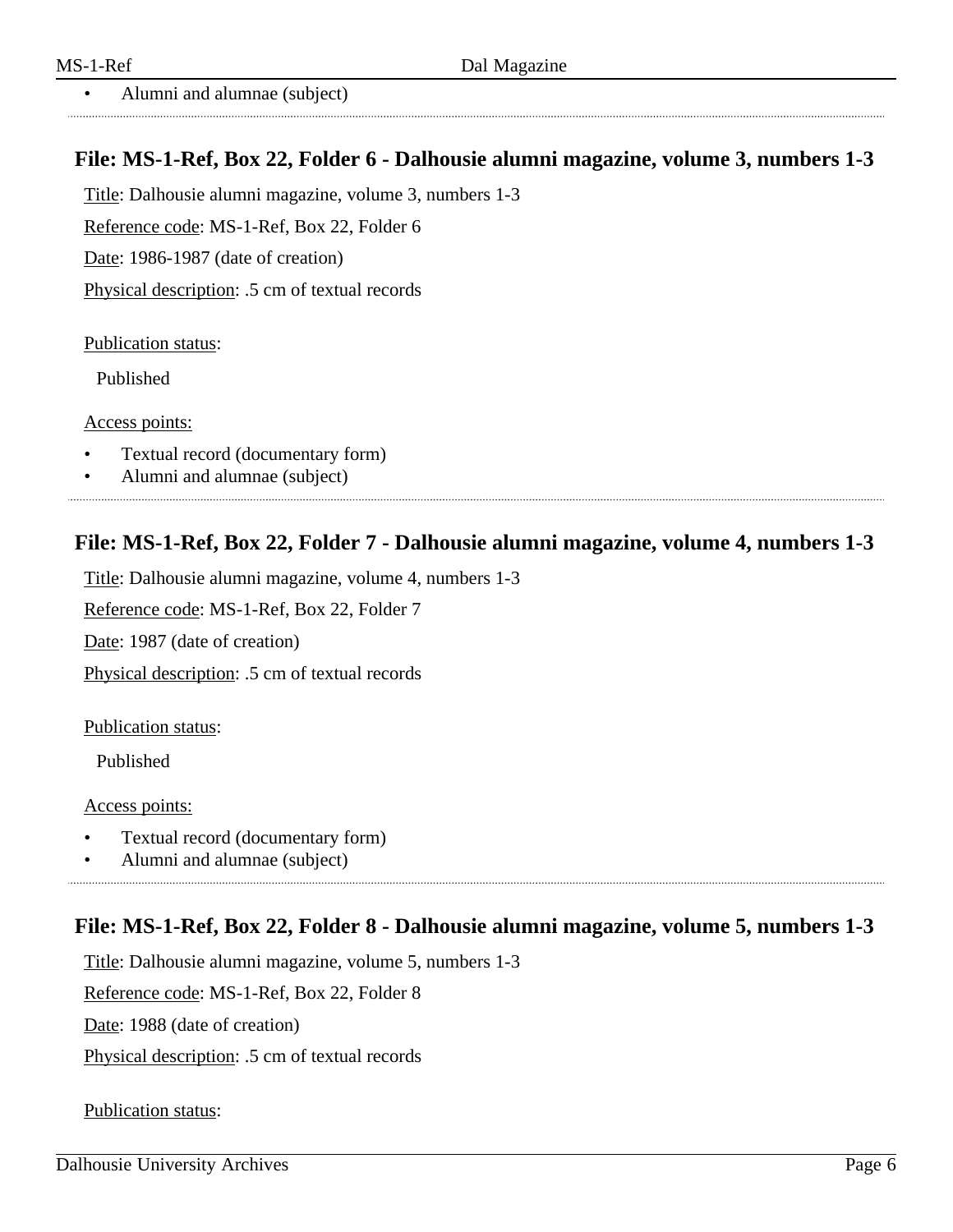#### Access points:

- Textual record (documentary form)
- Alumni and alumnae (subject)

### **File: MS-1-Ref, Box 22, Folder 9 - Dalhousie alumni magazine, volume 6, numbers 1-3**

Title: Dalhousie alumni magazine, volume 6, numbers 1-3

Reference code: MS-1-Ref, Box 22, Folder 9

Date: 1989 (date of creation)

Physical description: .5 cm of textual records

Publication status:

Published

#### Access points:

- Textual record (documentary form)
- Alumni and alumnae (subject)
- Publishers and publishing (subject)

# **File: MS-1-Ref, Box 22, Folder 10 - Dalhousie alumni magazine, volume 7, numbers 1-3**

Title: Dalhousie alumni magazine, volume 7, numbers 1-3

Reference code: MS-1-Ref, Box 22, Folder 10

Date: 1990 (date of creation)

Physical description: .5 cm of textual records

Publication status:

Published

#### Access points:

- Textual record (documentary form)
- Alumni and alumnae (subject)

# **File: MS-1-Ref, Box 22, Folder 11 - Dalhousie alumni magazine, volume 8, numbers 1-3**

Dalhousie University Archives Page 7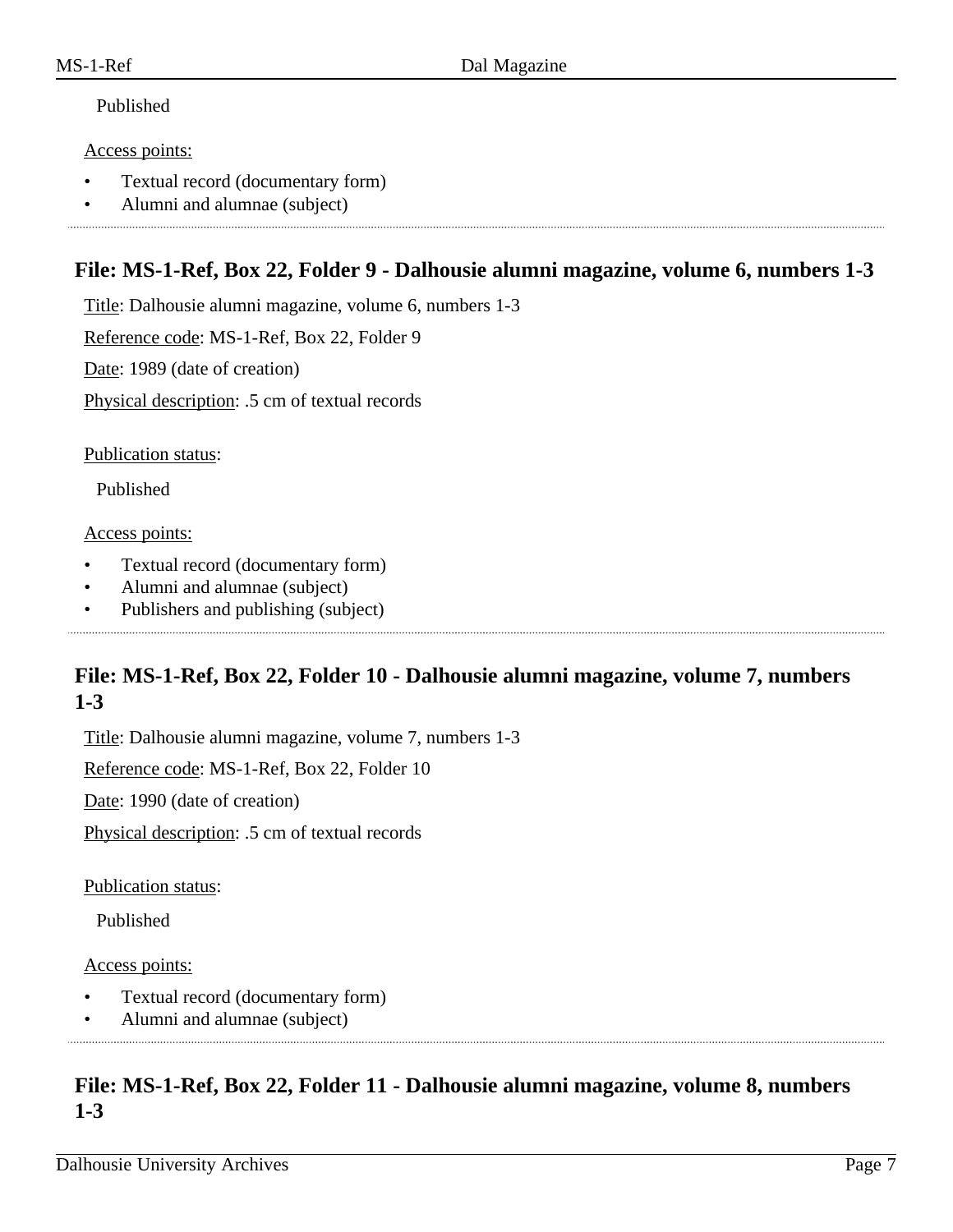Title: Dalhousie alumni magazine, volume 8, numbers 1-3

Reference code: MS-1-Ref, Box 22, Folder 11

Date: 1991 (date of creation)

Physical description: .5 cm of textual records

Publication status:

Published

#### Access points:

- Textual record (documentary form)
- Alumni and alumnae (subject)

# **File: MS-1-Ref, Box 22, Folder 12 - Dalhousie : the alumni magazine, volume 9, numbers 1-3**

Title: Dalhousie : the alumni magazine, volume 9, numbers 1-3

Reference code: MS-1-Ref, Box 22, Folder 12

Date: 1992 (date of creation)

Physical description: .5 cm of textual records

Publication status:

Published

#### Access points:

- Textual record (documentary form)
- Alumni and alumnae (subject)

• Publishers and publishing (subject)

# **Item: MS-1-Ref, Box 22, Folder 12, Item 1 - Dalhousie : the alumni magazine, volume 9, number 1**

Title: Dalhousie : the alumni magazine, volume 9, number 1

Reference code: MS-1-Ref, Box 22, Folder 12, Item 1

Date: Winter 1992 (date of creation)

Physical description: 32 pages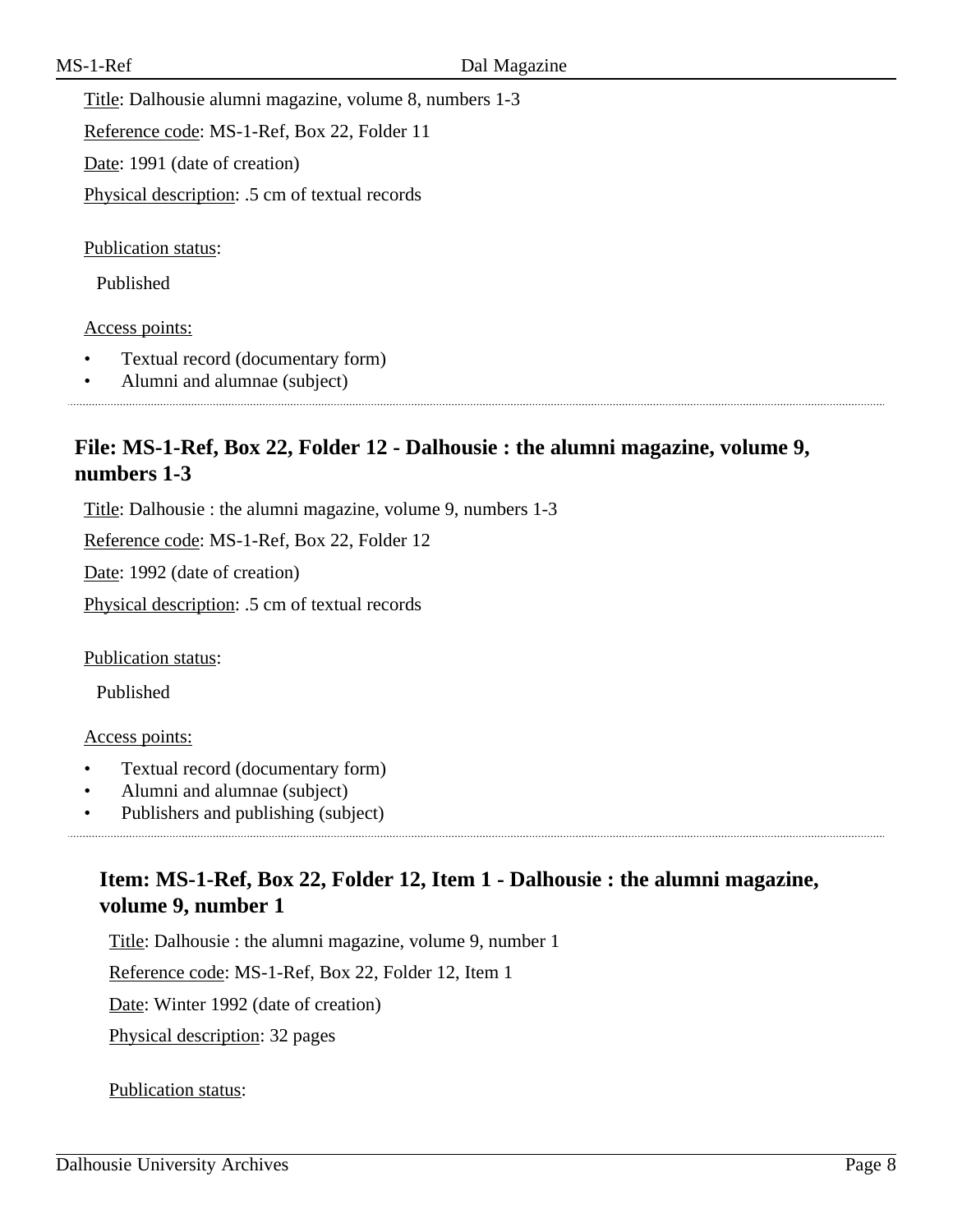#### Access points:

- Textual record (documentary form)
- Periodicals (documentary form)
- Universities and colleges (subject)
- Alumni and alumnae (subject)
- Halifax (N.S.) (place)

# **Item: MS-1-Ref, Box 22 Folder, Item 2 - Dalhousie : the alumni magazine, volume 9, number 2**

Title: Dalhousie : the alumni magazine, volume 9, number 2

Reference code: MS-1-Ref, Box 22 Folder, Item 2

Date: Summer 1992 (date of creation)

Physical description: 32 pages

Publication status:

Published

Access points:

- Textual record (documentary form)
- Periodicals (documentary form)
- Universities and colleges (subject)
- Alumni and alumnae (subject)
- Halifax (N.S.) (place)

# **Item: MS-1-Ref, Box 22, Folder 12, Item 3 - Dalhousie : the alumni magazine, volume 9, number 3**

Title: Dalhousie : the alumni magazine, volume 9, number 3

Reference code: MS-1-Ref, Box 22, Folder 12, Item 3

Date: Fall 1992 (date of creation)

Physical description: 40 pages of textual records

Publication status:

Published

Access points:

• Textual record (documentary form)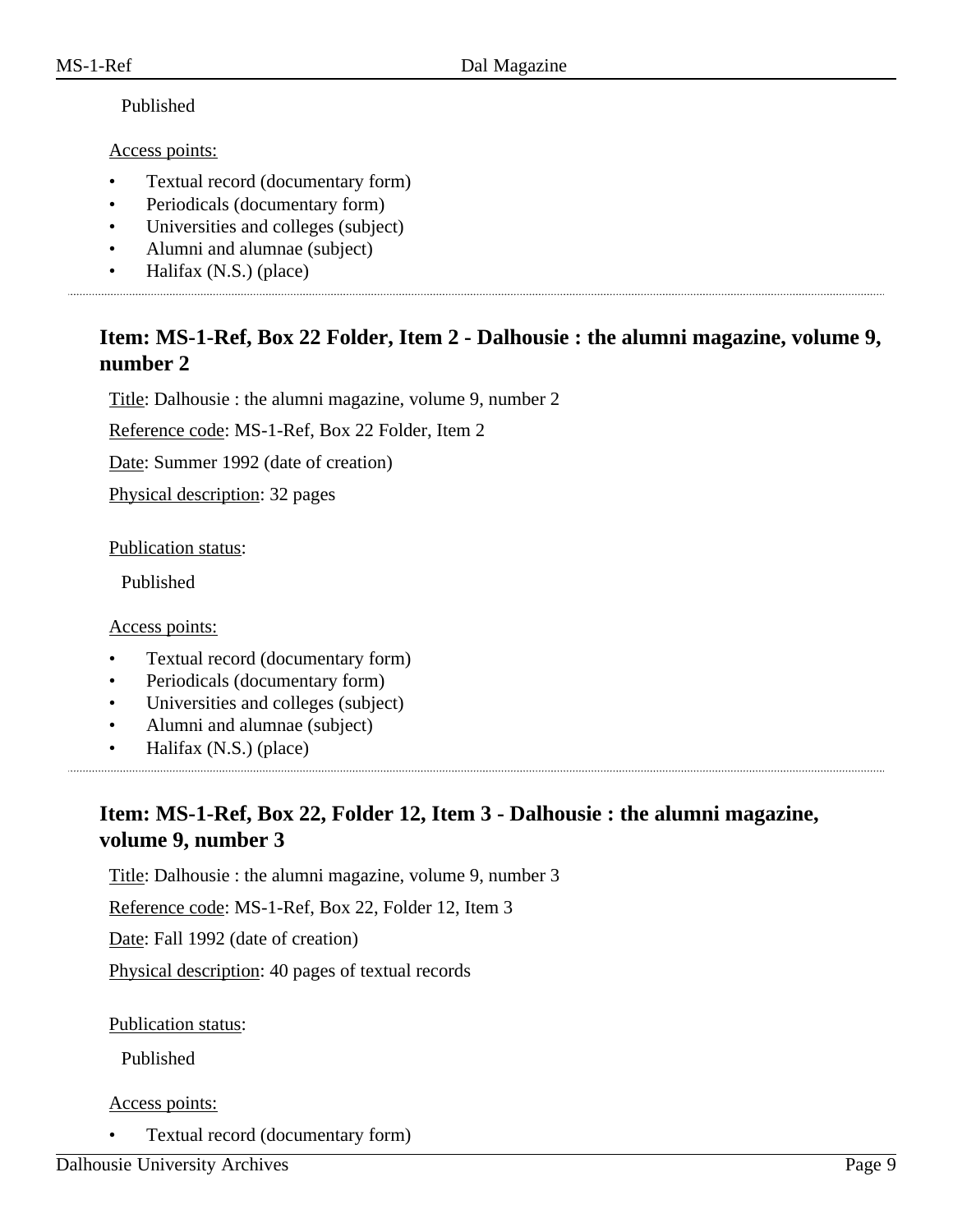- Periodicals (documentary form)
- Universities and colleges (subject)
- Alumni and alumnae (subject)
- Halifax (N.S.) (place)

# **File: MS-1-Ref, Box 22, Folder 13 - Dalhousie magazine, volume 10, issues 1-3**

Title: Dalhousie magazine, volume 10, issues 1-3

Reference code: MS-1-Ref, Box 22, Folder 13

Date: 1993-1994 (date of creation)

Physical description: .5 cm of textual records

Publication status:

Published

Access points:

- Textual record (documentary form)
- Alumni and alumnae (subject)

# **File: MS-1-Ref, Box 221, Folder 8 - Dalhousie magazine, volume 11, issues 1-3**

Title: Dalhousie magazine, volume 11, issues 1-3

Reference code: MS-1-Ref, Box 221, Folder 8

Date: 1994-1995 (date of creation)

Physical description: .5 cm of textual records

Publication status:

Published

#### Access points:

- Textual record (documentary form)
- Alumni and alumnae (subject)

• Publishers and publishing (subject)

## **File: MS-1-Ref, Box 221, Folder 9 - Dalhousie magazine, volume 12, issues 1-3**

Title: Dalhousie magazine, volume 12, issues 1-3

Reference code: MS-1-Ref, Box 221, Folder 9

Date: 1995-1996 (date of creation)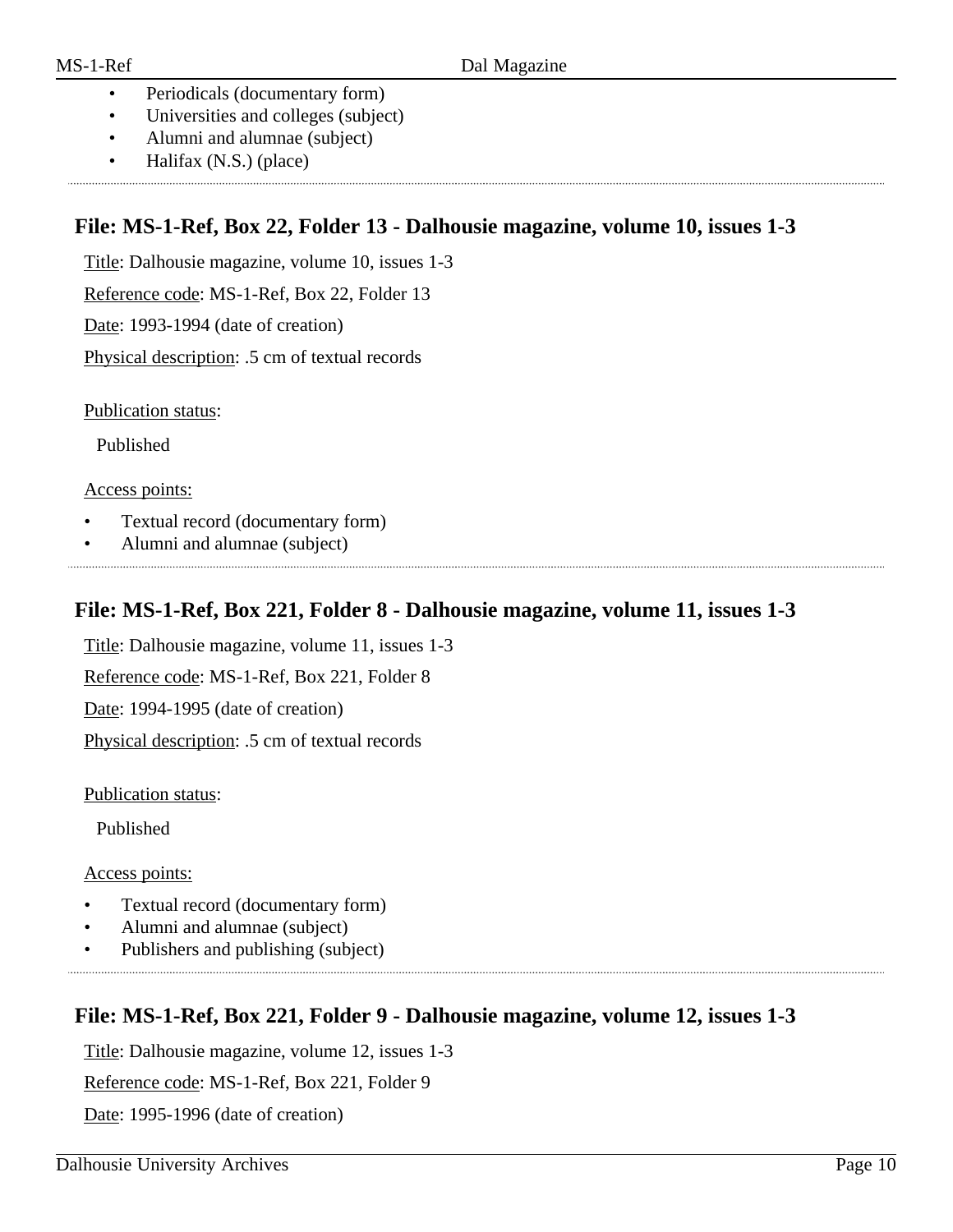Physical description: .5 cm of textual records

Publication status:

Published

Access points:

- Textual record (documentary form)
- Alumni and alumnae (subject)
- Publishers and publishing (subject)

## **File: MS-1-Ref, Box 221, Folder 10 - Dalhousie magazine, volume 13, issues 1 & 2**

Title: Dalhousie magazine, volume 13, issues 1 & 2

Reference code: MS-1-Ref, Box 221, Folder 10

Date: 1996 (date of creation)

Physical description: .5 cm of textual records

Publication status:

Published

Access points:

- Textual record (documentary form)
- Alumni and alumnae (subject)
- Publishers and publishing (subject)

### **File: MS-1-Ref, Box 221, Folder 11 - Dalhousie magazine, volume 14, issues 1-3**

Title: Dalhousie magazine, volume 14, issues 1-3

Reference code: MS-1-Ref, Box 221, Folder 11

Date: 1997-1998 (date of creation)

Physical description: .5 cm of textual records

Publication status:

Published

Access points:

- Textual record (documentary form)
- Alumni and alumnae (subject)
- Publishers and publishing (subject)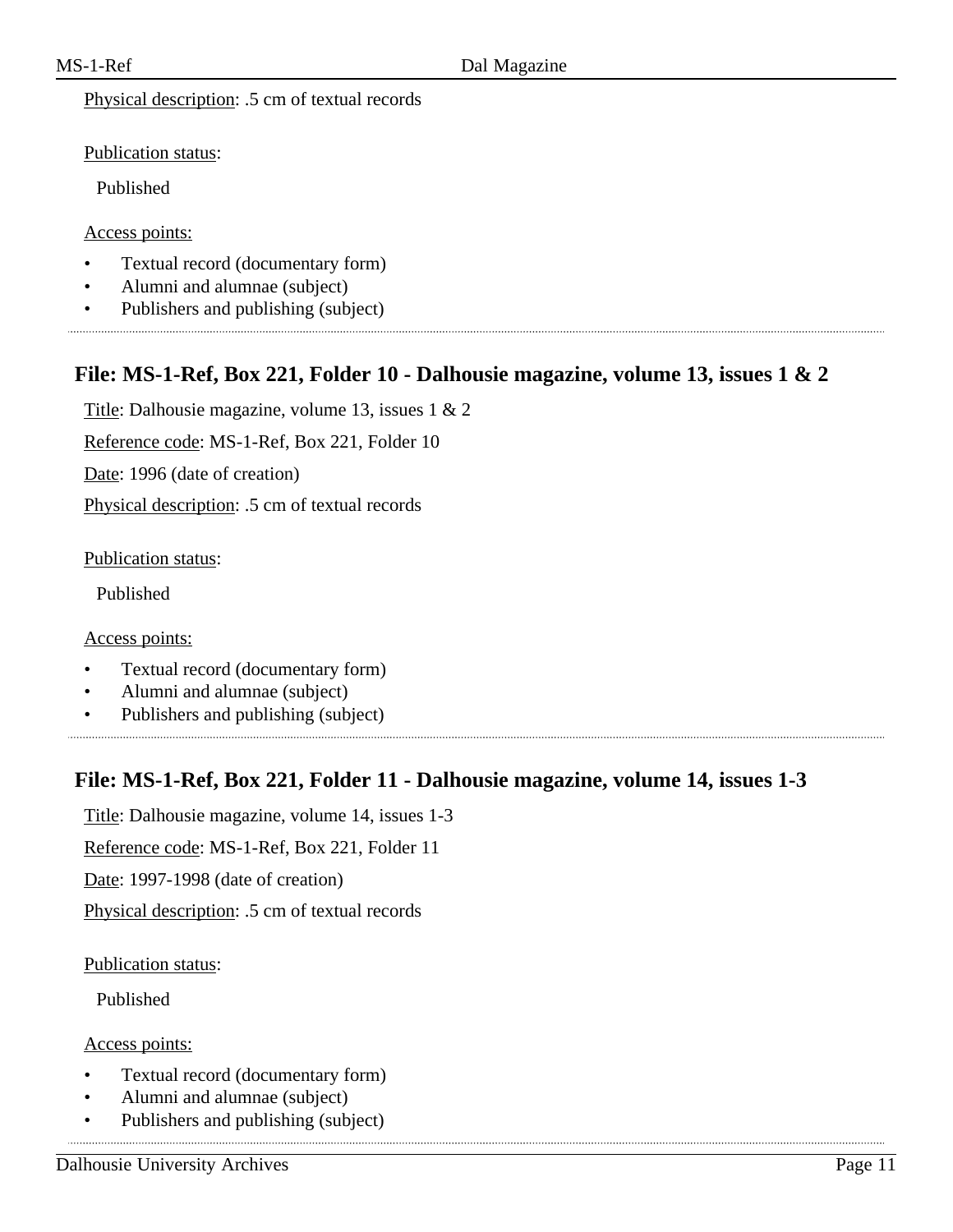# **File: MS-1-Ref, Box 221, Folder 12 - Dalhousie magazine, volume 15, issues 1-3**

Title: Dalhousie magazine, volume 15, issues 1-3 Reference code: MS-1-Ref, Box 221, Folder 12 Date: 1998-1999 (date of creation) Physical description: .5 cm of textual records

#### Publication status:

Published

#### Access points:

- Textual record (documentary form)
- Alumni and alumnae (subject)
- Publishers and publishing (subject)

### **File: MS-1-Ref, Box 23, Folder 1 - Dalhousie magazine, volume 16, issue 1**

Title: Dalhousie magazine, volume 16, issue 1 Reference code: MS-1-Ref, Box 23, Folder 1 Date: 1999 (date of creation) Physical description: 32 pages of textual records

#### Publication status:

Published

#### Access points:

- Textual record (documentary form)
- Alumni and alumnae (subject)

### **File: MS-1-Ref, Box 23, Folder 2 - Dalhousie magazine, volume 17, issues 2 & 3**

Title: Dalhousie magazine, volume 17, issues 2 & 3

Reference code: MS-1-Ref, Box 23, Folder 2

Date: 2000-2001 (date of creation)

Physical description: .25 cm of textual records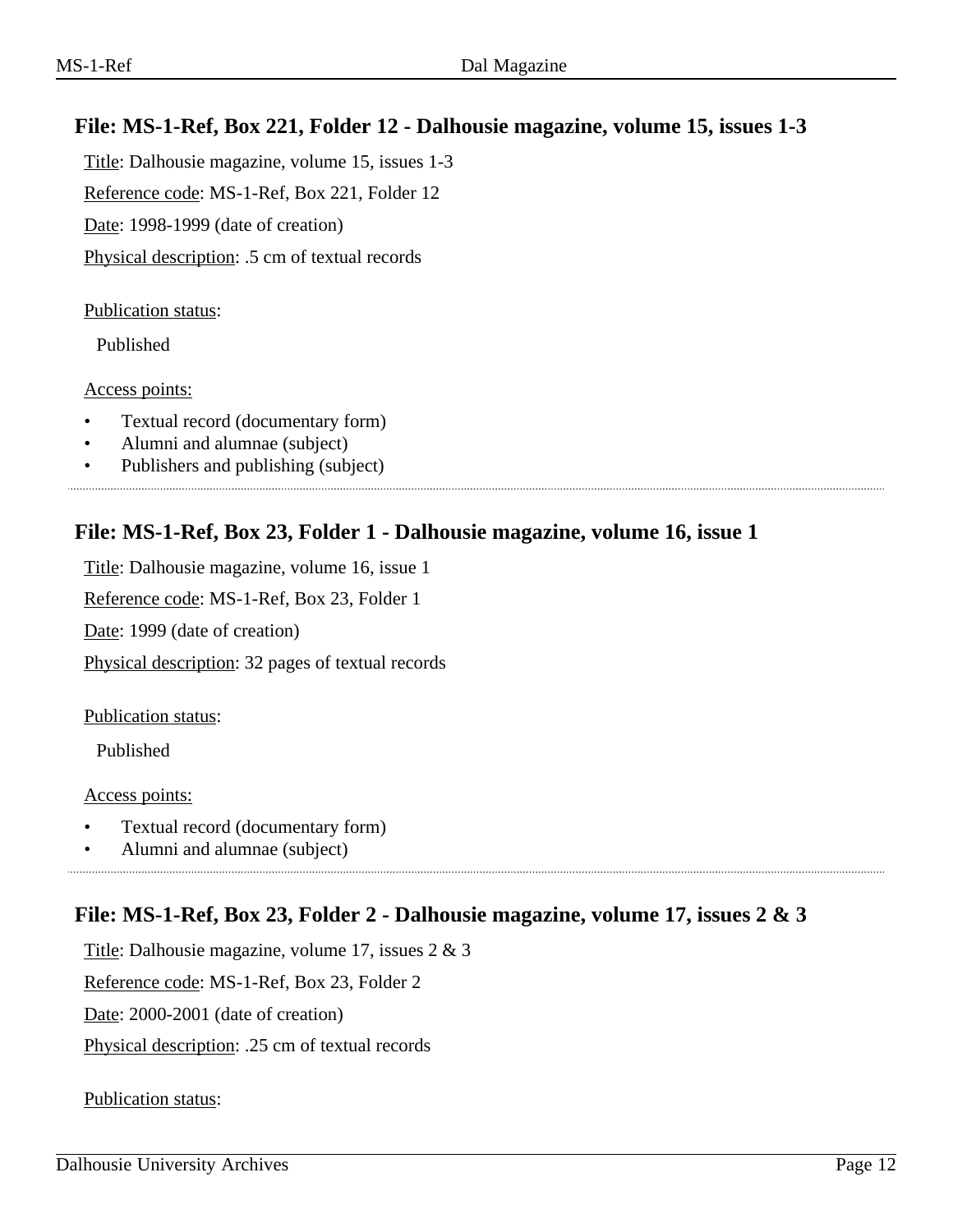#### Access points:

- Textual record (documentary form)
- Alumni and alumnae (subject)

### **File: MS-1-Ref, Box 23, Folder 3 - Dalhousie magazine, volume 18**

Title: Dalhousie magazine, volume 18 Reference code: MS-1-Ref, Box 23, Folder 3 Date: 2001-2002 (date of creation) Physical description: .5 cm of textual records

Publication status:

Published

#### Access points:

- Textual record (documentary form)
- Alumni and alumnae (subject)

## **File: MS-1-Ref, Box 23, Folder 4 - Dalhousie magazine, volume 19, issues 1-3**

Title: Dalhousie magazine, volume 19, issues 1-3

Reference code: MS-1-Ref, Box 23, Folder 4

Date: 2002-2003 (date of creation)

Physical description: .5 cm of textual records

Publication status:

Published

#### Access points:

- Textual record (documentary form)
- Alumni and alumnae (subject)

## **File: MS-1-Ref, Box 23, Folder 5 - Dalhousie magazine, volume 20, issue 2**

Title: Dalhousie magazine, volume 20, issue 2

Reference code: MS-1-Ref, Box 23, Folder 5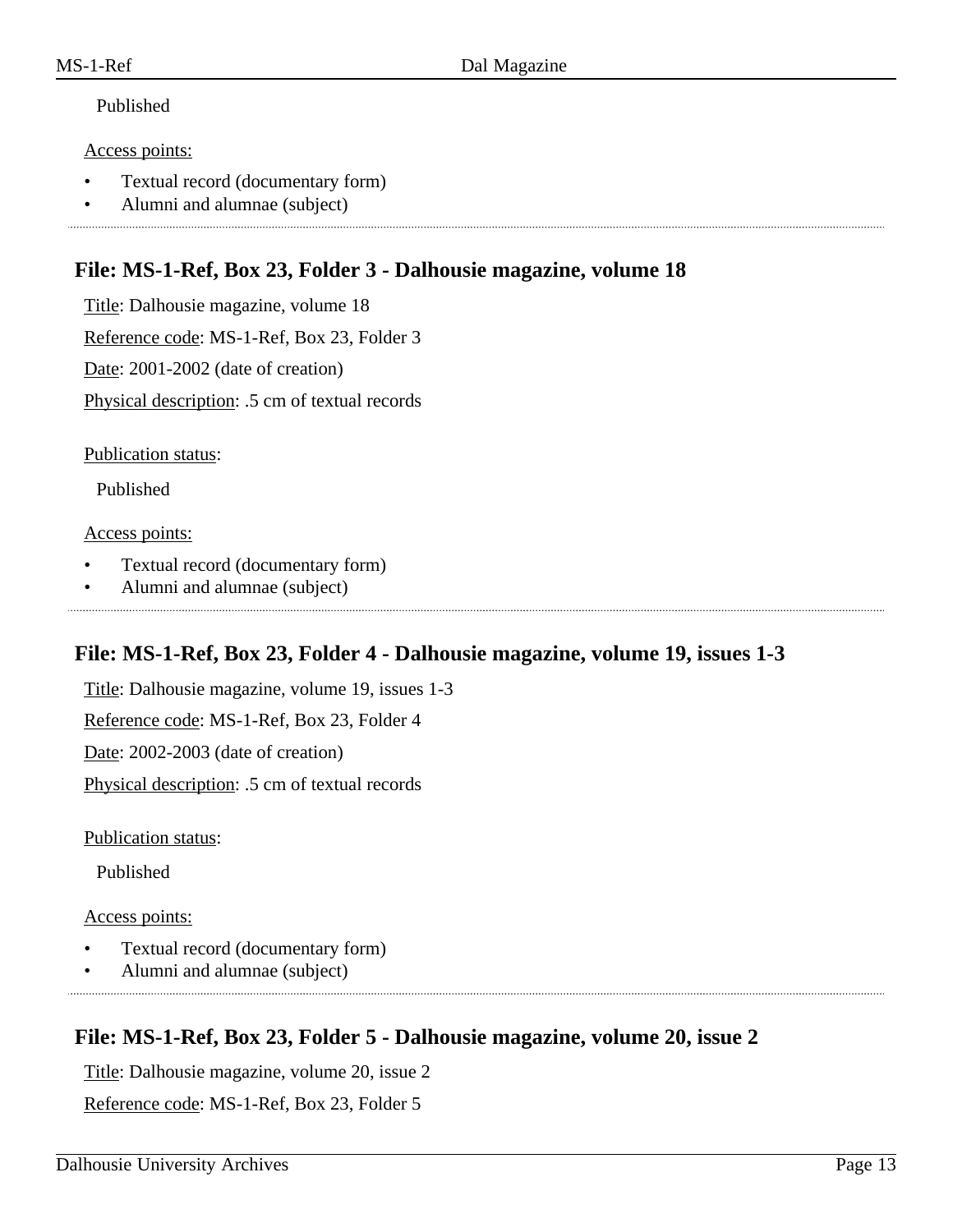Date: 2003 (date of creation)

Physical description: .10 cm of textual records

Publication status:

Published

Access points:

- Textual record (documentary form)
- Alumni and alumnae (subject)

# **File: MS-1-Ref, Box 98, Folder 4 - Dalhousie magazine, volume 21, issues 2 & 3**

Title: Dalhousie magazine, volume 21, issues 2 & 3 Reference code: MS-1-Ref, Box 98, Folder 4 Date: 2004 (date of creation) Physical description: .25 cm of textual records

Publication status:

Published

Access points:

- Textual record (documentary form)
- Alumni and alumnae (subject)

## **File: MS-1-Ref, Box 103, Folder 43 - Dalhousie magazine, volume 22, issues 1 & 3**

Title: Dalhousie magazine, volume 22, issues 1 & 3

Reference code: MS-1-Ref, Box 103, Folder 43

Date: 2005 (date of creation)

Physical description: .25 cm of textual records

Publication status:

Published

Access points:

- Textual record (documentary form)
- Alumni and alumnae (subject)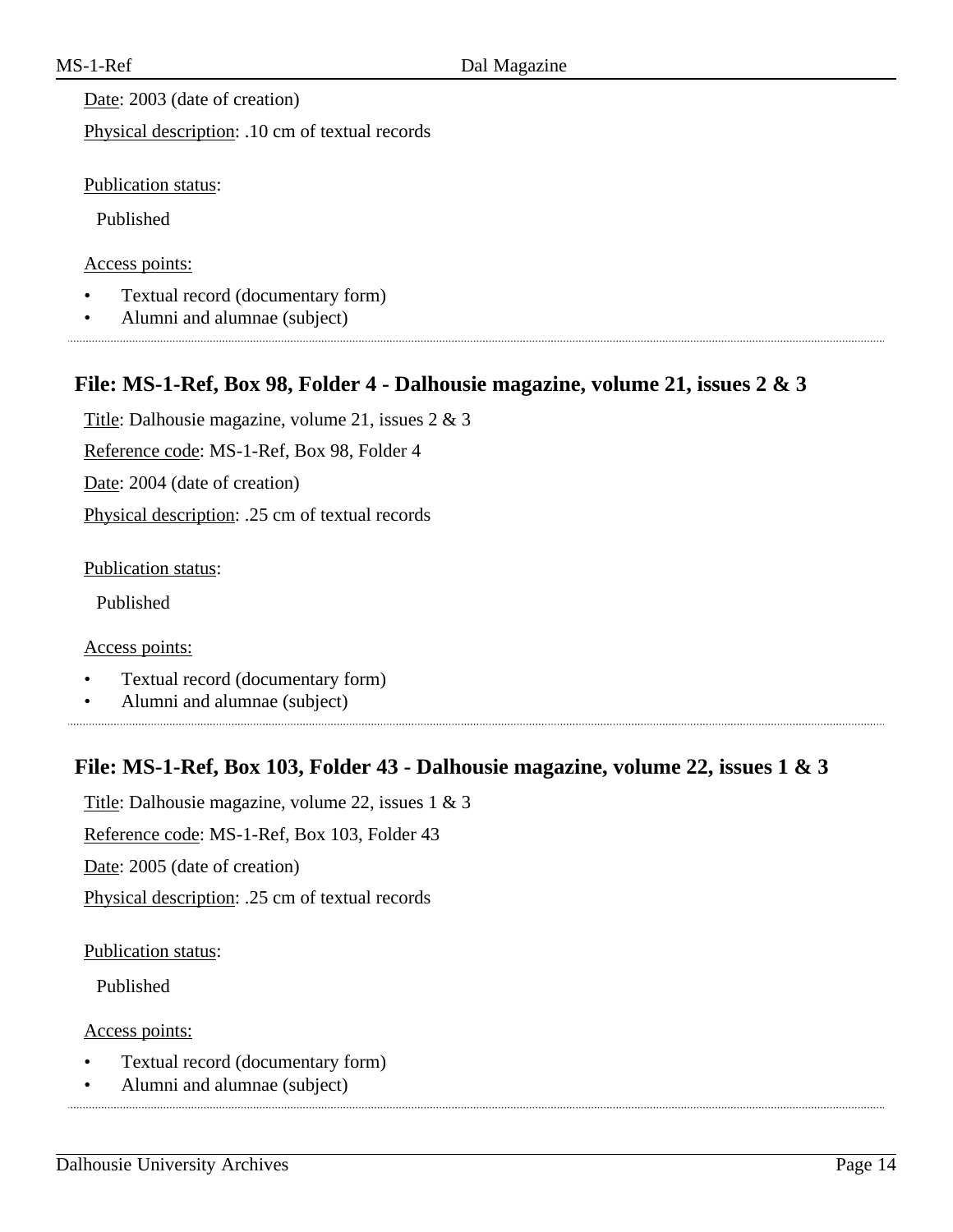# **File: MS-1-Ref, Box 118, Folder 4 - Dalhousie magazine, volume 23, issues 1-3**

Title: Dalhousie magazine, volume 23, issues 1-3 Reference code: MS-1-Ref, Box 118, Folder 4

Date: 2006 (date of creation)

Physical description: 0.5 cm of textual records.

#### Publication status:

Published

#### Access points:

- Textual record (documentary form)
- Alumni and alumnae (subject)

### **File: MS-1-Ref, Box 118, Folder 5 - Dalhousie magazine, volume 24, issues 1 & 3**

Title: Dalhousie magazine, volume 24, issues 1 & 3

Reference code: MS-1-Ref, Box 118, Folder 5

Date: 2007-2008 (date of creation)

Physical description: .25 cm of textual records

Publication status:

Published

Access points:

- Textual record (documentary form)
- Alumni and alumnae (subject)

## **File: MS-1-Ref, Box 119, Folder 26 - Dalhousie magazine, volume 25, issues 1-3**

Title: Dalhousie magazine, volume 25, issues 1-3

Reference code: MS-1-Ref, Box 119, Folder 26

Date: 2008 (date of creation)

Physical description: .5 cm of textual records

Publication status:

Published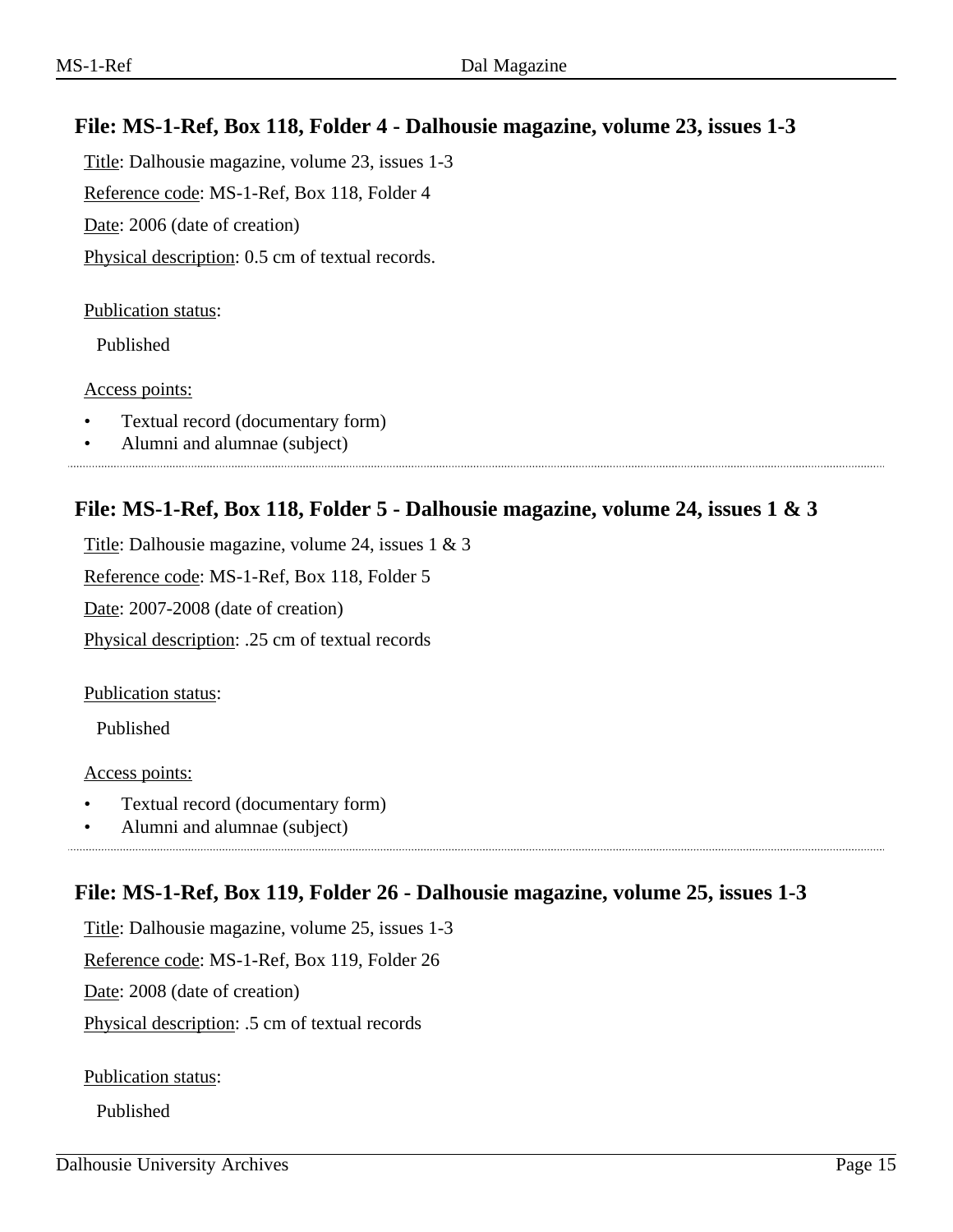#### Access points:

- Textual record (documentary form)
- Alumni and alumnae (subject)

### **File: MS-1-Ref, Box 119, Folder 58 - Dalhousie magazine, volume 26, issues 1-3**

Title: Dalhousie magazine, volume 26, issues 1-3

Reference code: MS-1-Ref, Box 119, Folder 58

Date: 2009-2010 (date of creation)

Physical description: .5 cm of textual records

Publication status:

Published

Access points:

- Textual record (documentary form)
- Alumni and alumnae (subject)

#### **File: MS-1-Ref, Box 146, Folder 7 - Dalhousie magazine, volume 27, issues 1-3**

Title: Dalhousie magazine, volume 27, issues 1-3

Reference code: MS-1-Ref, Box 146, Folder 7

Date: 2010 (date of creation)

Physical description: .5 cm of textual records

Publication status:

Published

Access points:

- Textual record (documentary form)
- Alumni and alumnae (subject)

### **File: MS-1-Ref, Box 155, Folder 49 - Dalhousie magazine, volume 28, issues 1-3**

Title: Dalhousie magazine, volume 28, issues 1-3

Reference code: MS-1-Ref, Box 155, Folder 49

Date: 2011-2012 (date of creation)

Physical description: .5 cm of textual records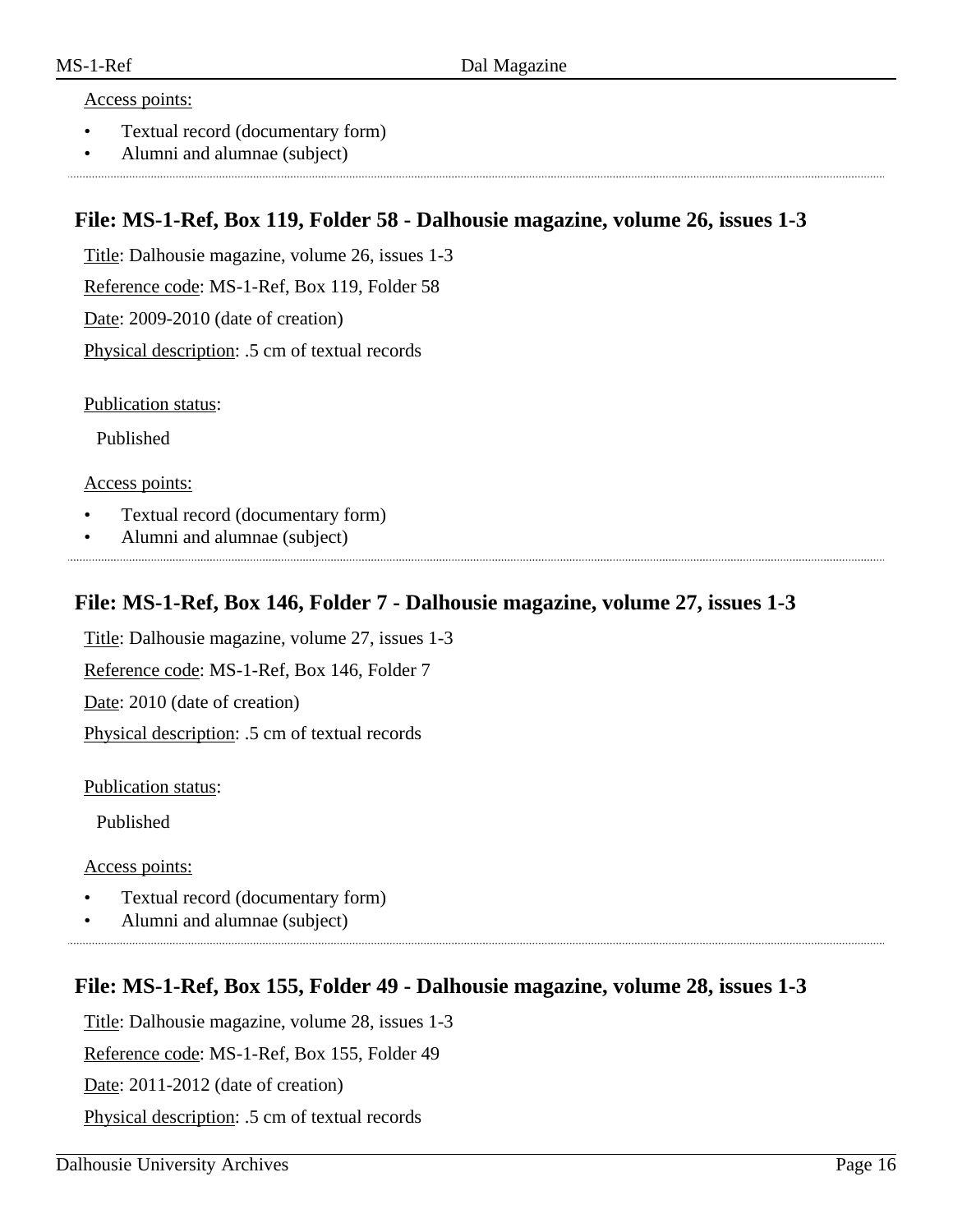# Language of the material: English

#### Publication status:

Published

#### Access points:

- Textual record (documentary form)
- Periodicals (documentary form)
- Alumni and alumnae (subject)
- Universities and colleges (subject)
- Halifax (N.S.) (place)

# **File: MS-1-Ref, Box 152, Folder 64 - Dal magazine, volume 29**

Title: Dal magazine, volume 29

Reference code: MS-1-Ref, Box 152, Folder 64

Date: 2012-2013 (date of creation)

Physical description: .5 cm of textual records

Publication status:

Published

#### Access points:

- Textual record (documentary form)
- Alumni and alumnae (subject)
- Publishers and publishing (subject)

# **File: MS-1-Ref, Box 193, Folder 1 - Dal magazine, fall 2013**

Title: Dal magazine, fall 2013 Reference code: MS-1-Ref, Box 193, Folder 1 Date: 2013 (date of creation) Physical description: .5 cm of textual records Language of the material: English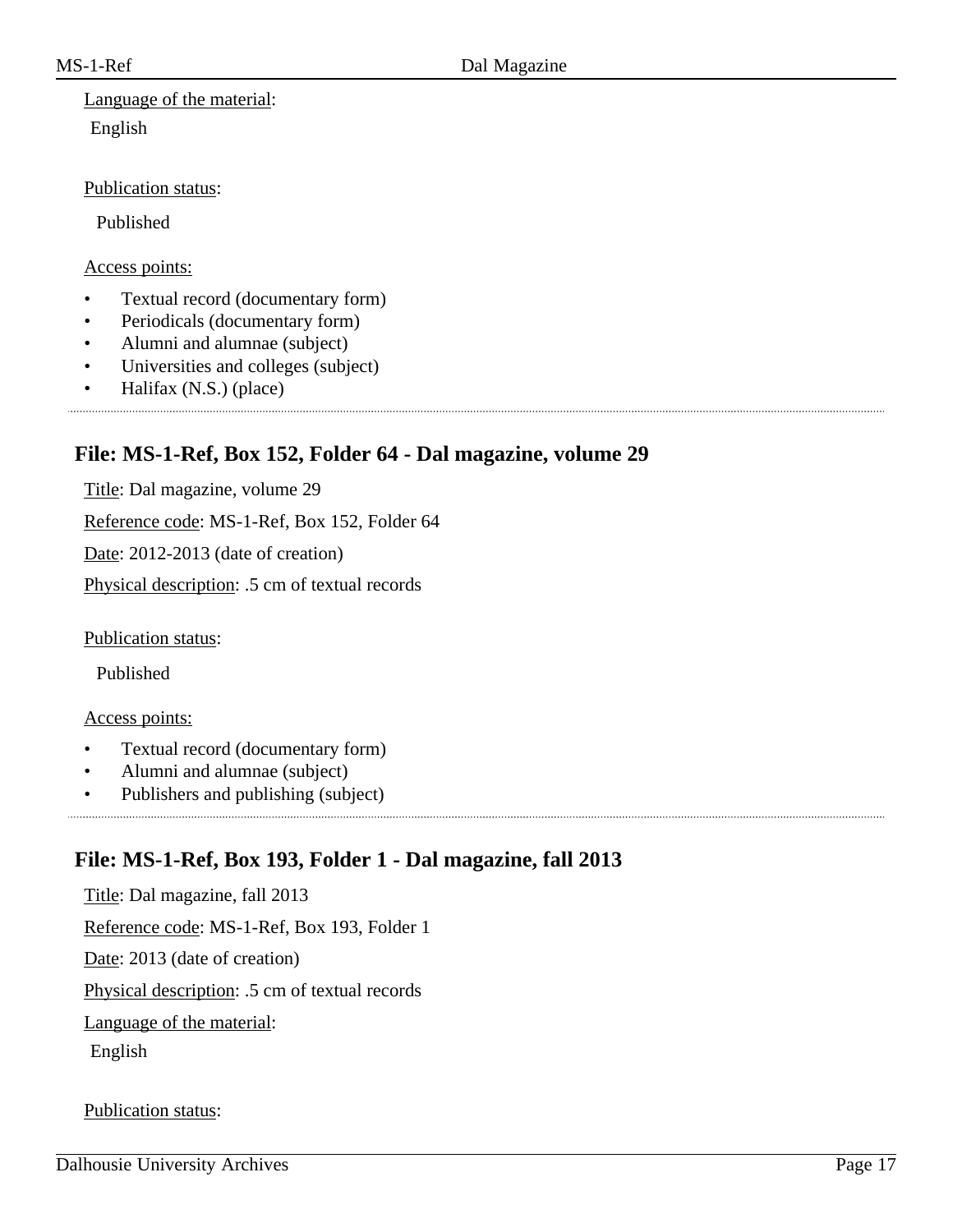#### Access points:

• Textual record (documentary form)

# **File: MS-1-Ref, Box 221, Folder 6 - Dal magazine, winter, spring and fall 2015**

Title: Dal magazine, winter, spring and fall 2015

Reference code: MS-1-Ref, Box 221, Folder 6

Date: 2015 (date of creation)

Physical description: .5 cm of textual records

Publication status:

Published

#### Access points:

- Textual record (documentary form)
- Alumni and alumnae (subject)
- Publishers and publishing (subject)

## **File: MS-1-Ref, Box 210, Folder 9 - Dal magazine, winter, spring and fall 2016**

Title: Dal magazine, winter, spring and fall 2016

Reference code: MS-1-Ref, Box 210, Folder 9

Date: 2016 (date of creation)

Physical description: .5 cm of textual records

Publication status:

Published

#### Access points:

- Textual record (documentary form)
- Alumni and alumnae (subject)
- Publishers and publishing (subject)

# **File: MS-1-Ref, Box 210, Folder 10 - Dal magazine, winter 2017**

Title: Dal magazine, winter 2017

Reference code: MS-1-Ref, Box 210, Folder 10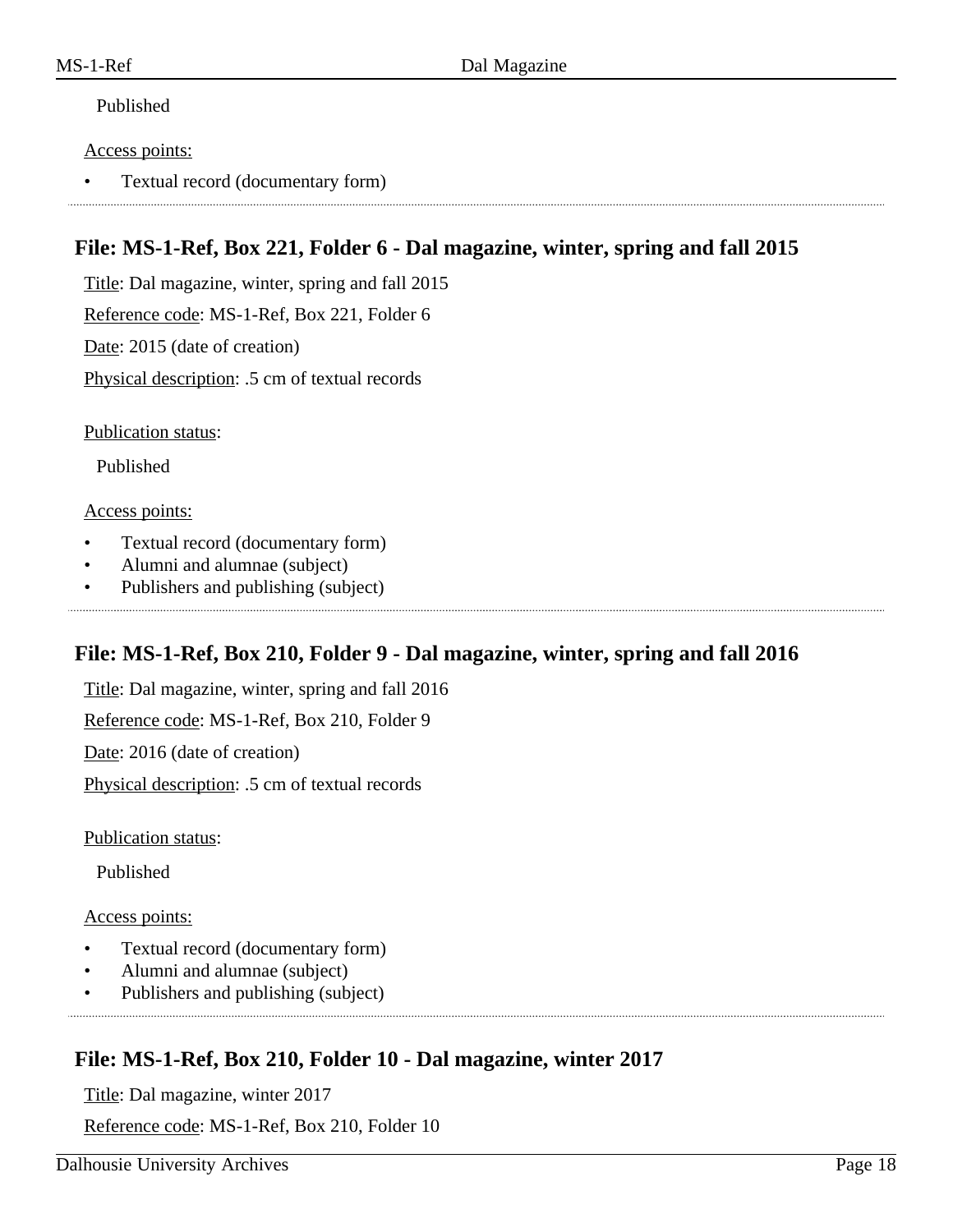Date: Winter 2017 (date of creation)

Scope and content:

File contains two copies.

Physical description: .25 cm of textual records

Publication status:

Published

Access points:

- Textual record (documentary form)
- Alumni and alumnae (subject)
- Publishers and publishing (subject)

## **File: MS-1-Ref, Box 221, Folder 4 - Dal magazine, spring 2017**

Title: Dal magazine, spring 2017

Reference code: MS-1-Ref, Box 221, Folder 4

Date: Spring 2017 (date of creation)

Scope and content:

File contains two copies.

Physical description: .25 cm of textual records

Publication status:

Published

Access points:

- Textual record (documentary form)
- Alumni and alumnae (subject)
- Publishers and publishing (subject)

## **File: MS-1-Ref, Box 230, Folder 3 - Dal magazine, fall 2017**

Title: Dal magazine, fall 2017 Reference code: MS-1-Ref, Box 230, Folder 3 Date: Fall 2017 (date of creation) Scope and content: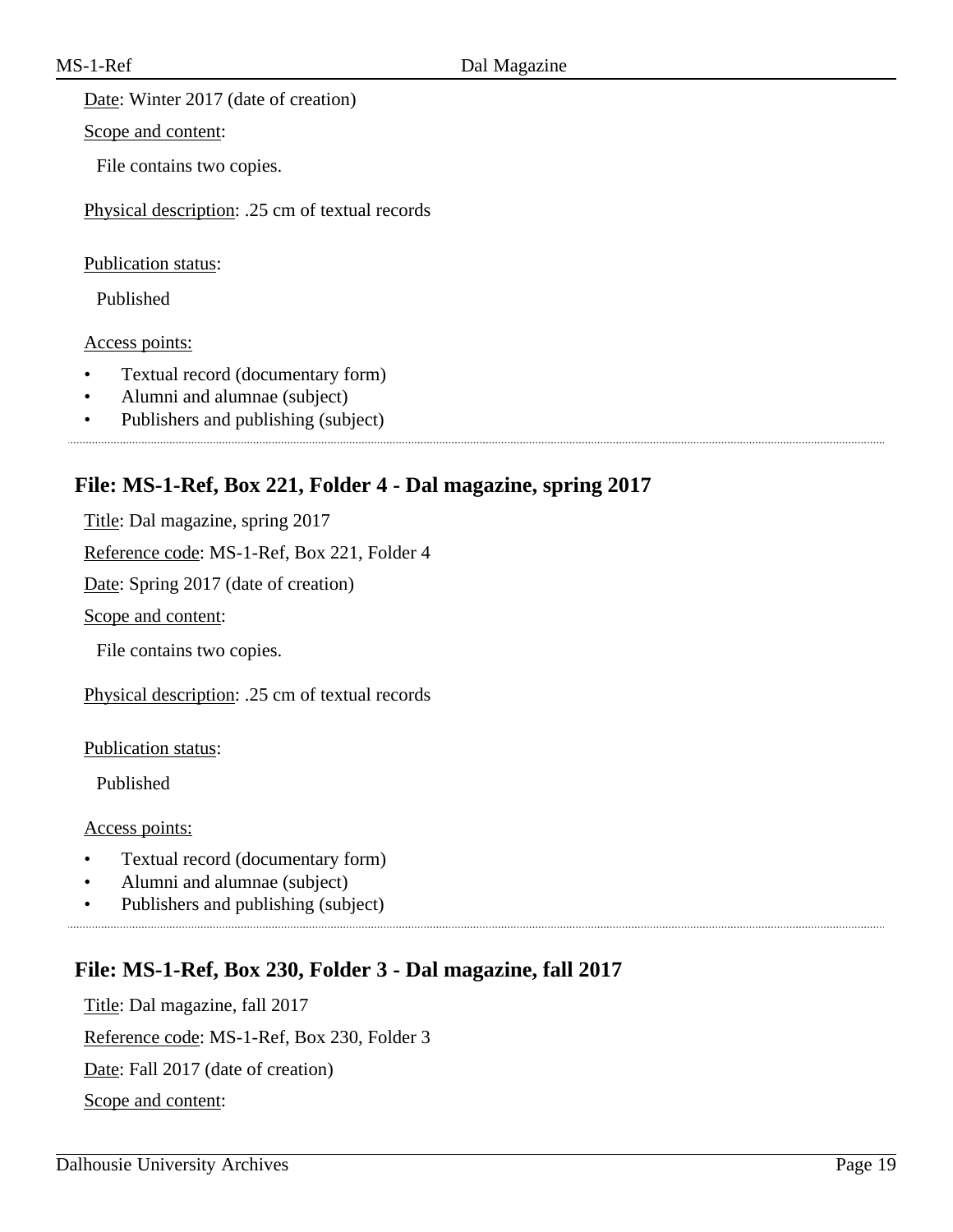File includes two copies.

Physical description: .25 cm of textual records

Publication status:

Published

Access points:

- Textual record (documentary form)
- Alumni and alumnae (subject)
- Publishers and publishing (subject)

## **File: Ms-1-Ref, Box 221, Folder 5 - Dal magazine, fall and winter 2017**

Title: Dal magazine, fall and winter 2017

Reference code: Ms-1-Ref, Box 221, Folder 5

Date: 2014 (date of creation)

Scope and content:

File contains one copy of Winter 2014 and two copies of the Fall 2014 issue.

Physical description: .25 cm of textual records

Publication status:

Published

Access points:

- Textual record (documentary form)
- Alumni and alumnae (subject)
- Publishers and publishing (subject)

## **File: MS-1-Ref, Box 231, Folder 16 - Dal magazine, winter, spring and fall 2018**

Title: Dal magazine, winter, spring and fall 2018

Reference code: MS-1-Ref, Box 231, Folder 16

Date: 2018 (date of creation)

Physical description: 0.5 cm of textual records